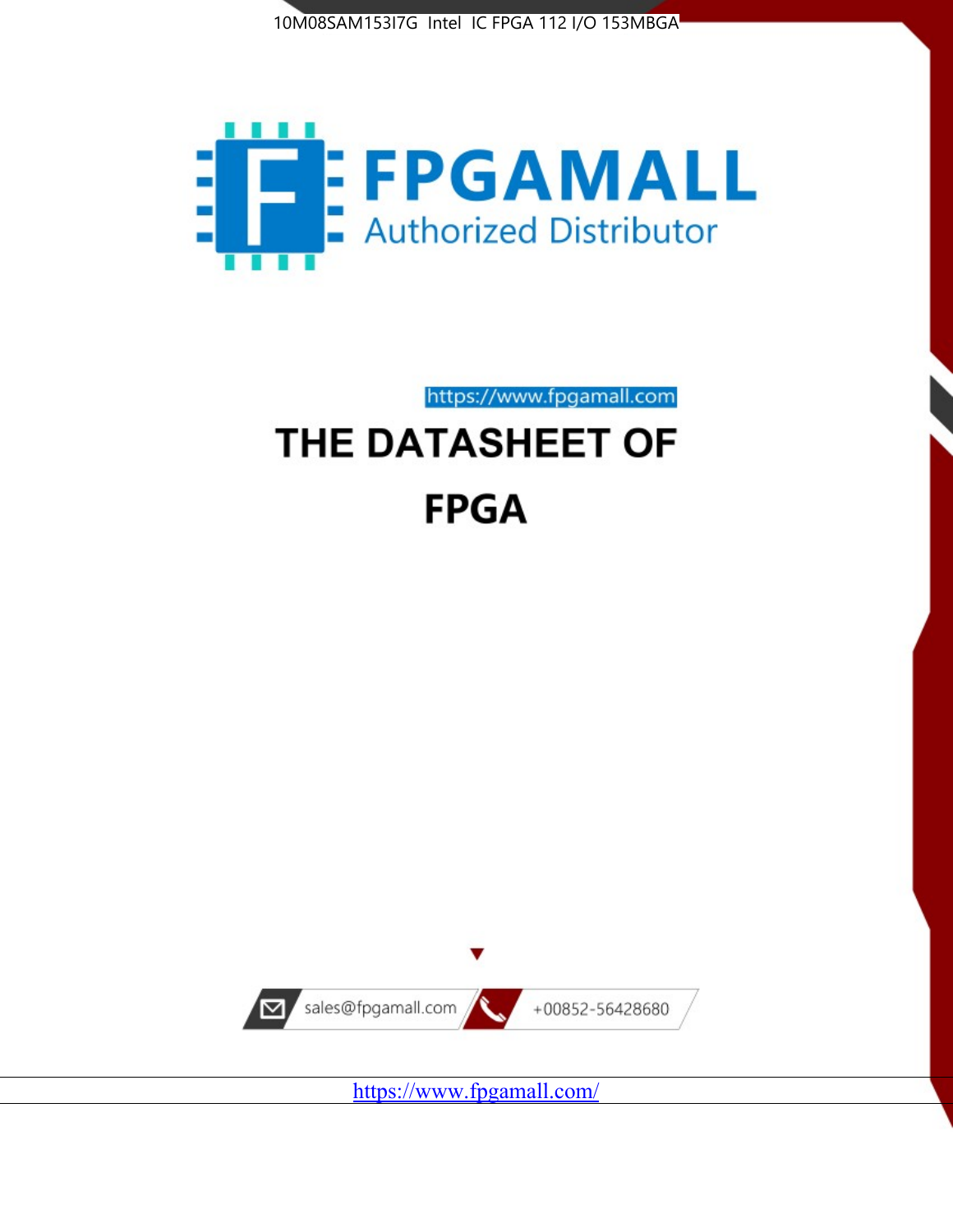10M08SAM153I7G Intel IC FPGA 112 I/O 153MBGA



# **Intel® MAX® 10 FPGA Device Overview**



**M10-OVERVIEW | 2017.12.15** Latest document on the web: **[PDF](https://www.altera.com/en_US/pdfs/literature/hb/max-10/m10_overview.pdf)** | **[HTML](https://www.altera.com/documentation/myt1396938463674.html)**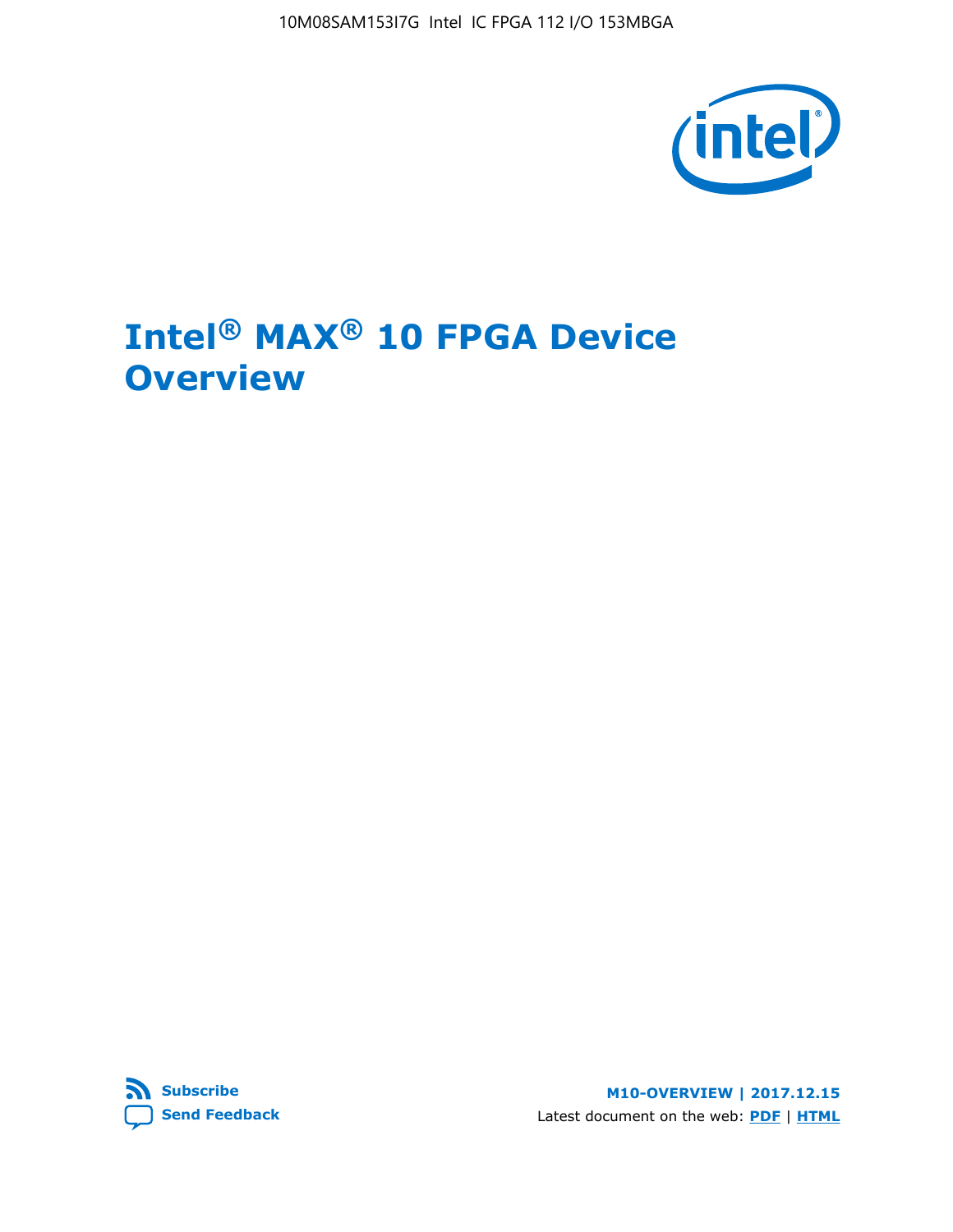

*Contents*

# **Contents**

| Intel® MAX® 10 FPGA Device Overview…………………………………………………………………………………………3 |  |
|------------------------------------------------------------------------|--|
|                                                                        |  |
|                                                                        |  |
|                                                                        |  |
|                                                                        |  |
|                                                                        |  |
|                                                                        |  |
|                                                                        |  |
|                                                                        |  |
|                                                                        |  |
|                                                                        |  |
|                                                                        |  |
|                                                                        |  |
|                                                                        |  |
|                                                                        |  |
|                                                                        |  |
|                                                                        |  |
|                                                                        |  |
|                                                                        |  |
|                                                                        |  |
| Document Revision History for Intel MAX 10 FPGA Device Overview 13     |  |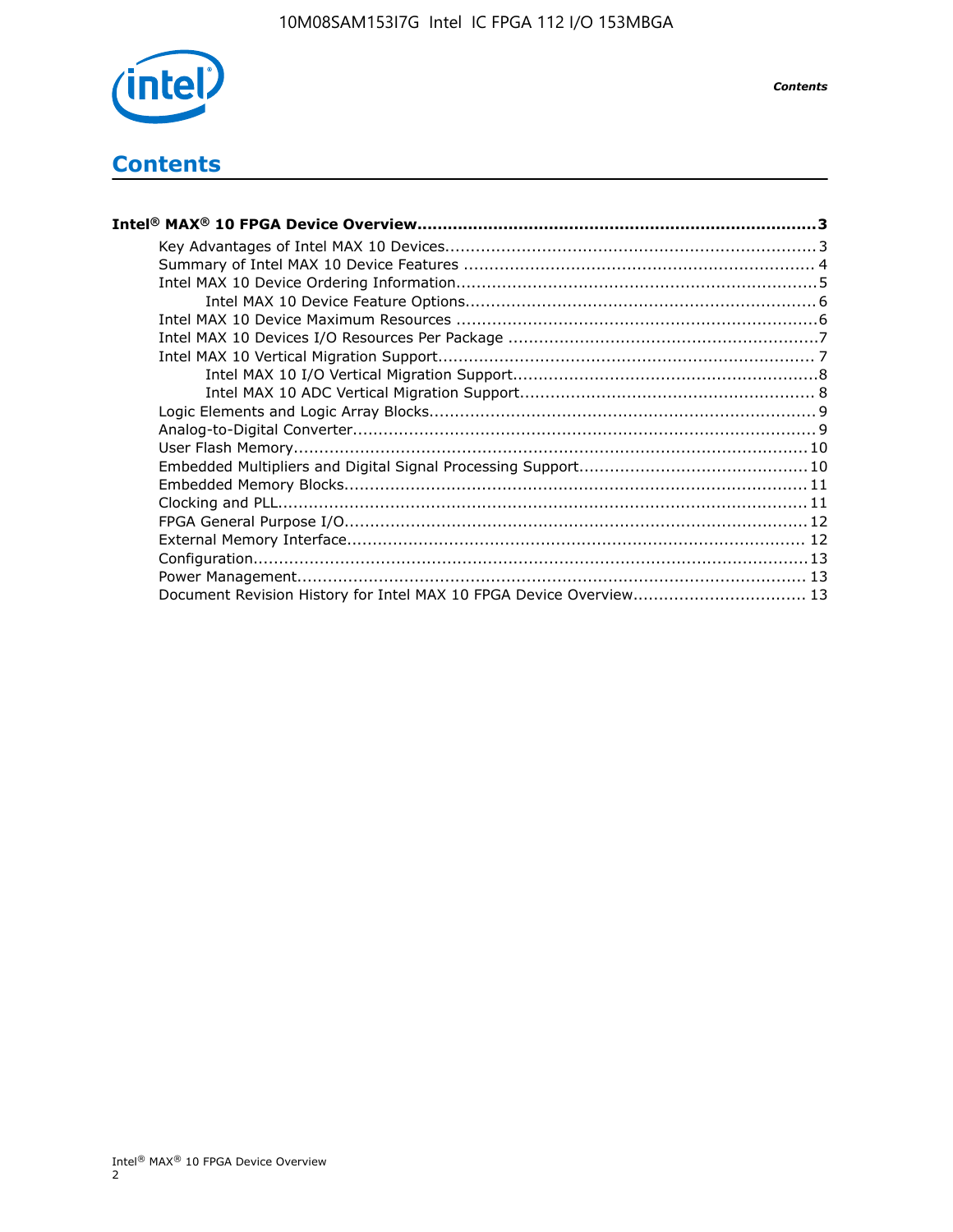

# **Intel® MAX® 10 FPGA Device Overview**

Intel® MAX® 10 devices are single-chip, non-volatile low-cost programmable logic devices (PLDs) to integrate the optimal set of system components.

The highlights of the Intel MAX 10 devices include:

- Internally stored dual configuration flash
- User flash memory
- Instant on support
- Integrated analog-to-digital converters (ADCs)
- Single-chip Nios II soft core processor support

Intel MAX 10 devices are the ideal solution for system management, I/O expansion, communication control planes, industrial, automotive, and consumer applications.

#### **Related Links**

[Intel MAX 10 FPGA Device Datasheet](https://www.altera.com/documentation/mcn1397700832153.html#mcn1397643748870)

# **Key Advantages of Intel MAX 10 Devices**

## **Table 1. Key Advantages of Intel MAX 10 Devices**

| <b>Advantage</b>               | <b>Supporting Feature</b>                                                                                                                                                                                  |  |  |
|--------------------------------|------------------------------------------------------------------------------------------------------------------------------------------------------------------------------------------------------------|--|--|
| Simple and fast configuration  | Secure on-die flash memory enables device configuration in less than 10 ms                                                                                                                                 |  |  |
| Flexibility and integration    | Single device integrating PLD logic, RAM, flash memory, digital signal<br>processing (DSP), ADC, phase-locked loop (PLL), and I/Os<br>Small packages available from 3 mm $\times$ 3 mm                     |  |  |
| Low power                      | Sleep mode—significant standby power reduction and resumption in less than<br>$1 \text{ ms}$<br>Longer battery life—resumption from full power-off in less than 10 ms                                      |  |  |
| 20-year-estimated life cycle   | Built on TSMC's 55 nm embedded flash process technology                                                                                                                                                    |  |  |
| High productivity design tools | Intel Quartus <sup>®</sup> Prime Lite edition (no cost license)<br>Platform Designer (Standard) system integration tool<br>DSP Builder for Intel FPGAs<br>Nios <sup>®</sup> II Embedded Design Suite (EDS) |  |  |

Intel Corporation. All rights reserved. Intel, the Intel logo, Altera, Arria, Cyclone, Enpirion, MAX, Nios, Quartus and Stratix words and logos are trademarks of Intel Corporation or its subsidiaries in the U.S. and/or other countries. Intel warrants performance of its FPGA and semiconductor products to current specifications in accordance with Intel's standard warranty, but reserves the right to make changes to any products and services at any time without notice. Intel assumes no responsibility or liability arising out of the application or use of any information, product, or service described herein except as expressly agreed to in writing by Intel. Intel customers are advised to obtain the latest version of device specifications before relying on any published information and before placing orders for products or services. \*Other names and brands may be claimed as the property of others.

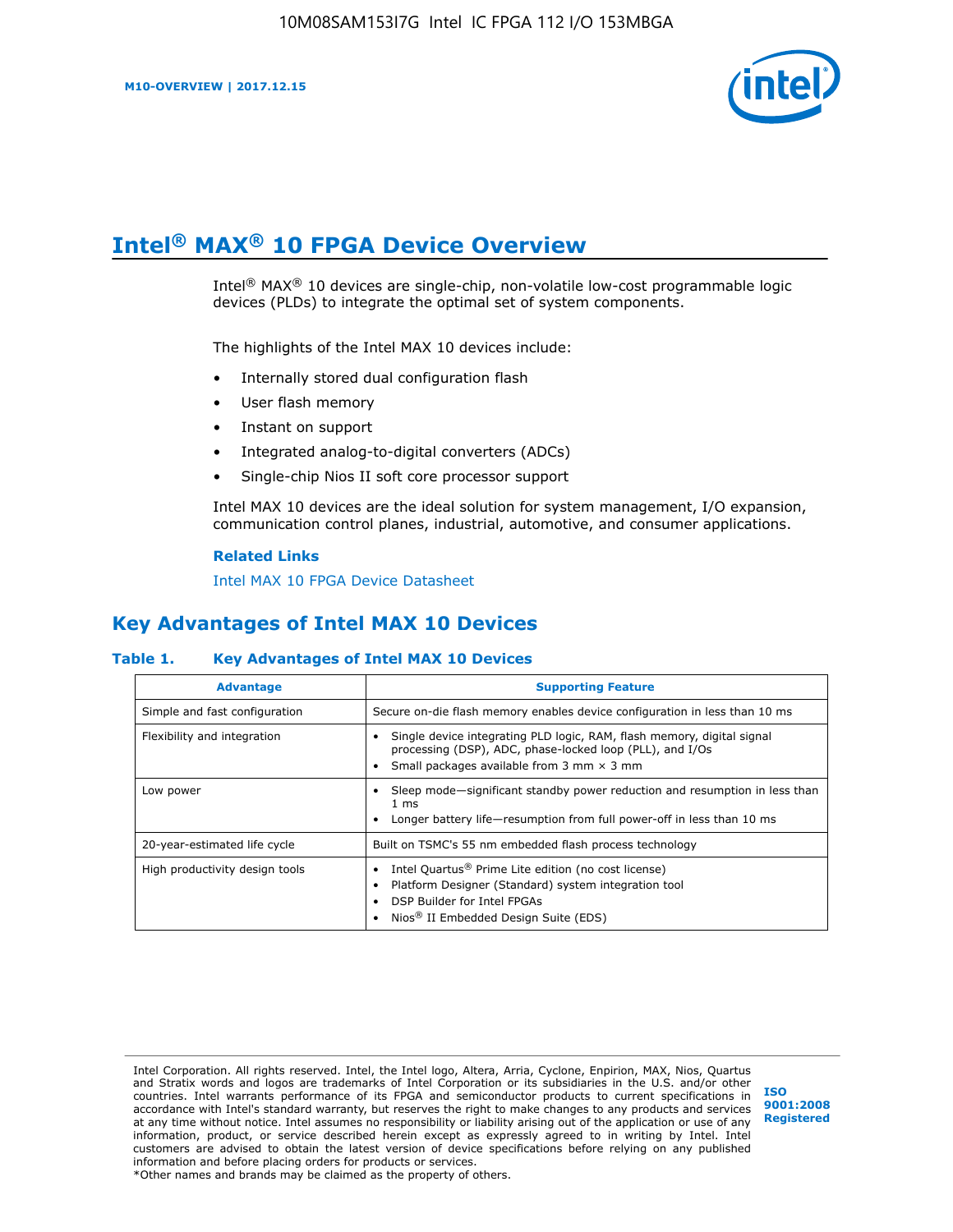

# **Summary of Intel MAX 10 Device Features**

## **Table 2. Summary of Features for Intel MAX 10 Devices**

| <b>Feature</b>                       | <b>Description</b>                                                                                                                                                                                                                                                                                         |
|--------------------------------------|------------------------------------------------------------------------------------------------------------------------------------------------------------------------------------------------------------------------------------------------------------------------------------------------------------|
| Technology                           | 55 nm TSMC Embedded Flash (Flash + SRAM) process technology                                                                                                                                                                                                                                                |
| Packaging                            | Low cost, small form factor packages-support multiple packaging<br>technologies and pin pitches<br>Multiple device densities with compatible package footprints for seamless<br>migration between different device densities<br>RoHS6-compliant                                                            |
| Core architecture                    | 4-input look-up table (LUT) and single register logic element (LE)<br>$\bullet$<br>LEs arranged in logic array block (LAB)<br>$\bullet$<br>Embedded RAM and user flash memory<br>$\bullet$<br>Clocks and PLLs<br>$\bullet$<br>Embedded multiplier blocks<br>$\bullet$<br>General purpose I/Os<br>$\bullet$ |
| Internal memory blocks               | M9K-9 kilobits (Kb) memory blocks<br>$\bullet$<br>Cascadable blocks to create RAM, dual port, and FIFO functions<br>$\bullet$                                                                                                                                                                              |
| User flash memory (UFM)              | User accessible non-volatile storage<br>$\bullet$<br>High speed operating frequency<br>$\bullet$<br>Large memory size<br>High data retention<br>$\bullet$<br>Multiple interface option                                                                                                                     |
| Embedded multiplier blocks           | One $18 \times 18$ or two 9 $\times$ 9 multiplier modes<br>$\bullet$<br>Cascadable blocks enabling creation of filters, arithmetic functions, and image<br>processing pipelines                                                                                                                            |
| <b>ADC</b>                           | 12-bit successive approximation register (SAR) type<br>$\bullet$<br>Up to 17 analog inputs<br>$\bullet$<br>Cumulative speed up to 1 million samples per second (MSPS)<br>Integrated temperature sensing capability<br>$\bullet$                                                                            |
| Clock networks                       | Global clocks support<br>$\bullet$<br>High speed frequency in clock network                                                                                                                                                                                                                                |
| Internal oscillator                  | Built-in internal ring oscillator                                                                                                                                                                                                                                                                          |
| PLLs                                 | • Analog-based<br>Low jitter<br>$\bullet$<br>High precision clock synthesis<br>$\bullet$<br>Clock delay compensation<br>$\bullet$<br>Zero delay buffering<br>$\bullet$<br>Multiple output taps<br>$\bullet$                                                                                                |
| General-purpose I/Os (GPIOs)         | • Multiple I/O standards support<br>On-chip termination (OCT)<br>$\bullet$<br>Up to 830 megabits per second (Mbps) LVDS receiver, 800 Mbps LVDS<br>transmitter                                                                                                                                             |
| External memory interface (EMIF) (1) | Supports up to 600 Mbps external memory interfaces:<br>continued                                                                                                                                                                                                                                           |

<sup>(1)</sup> EMIF is only supported in selected Intel MAX 10 device density and package combinations. Refer to the *External Memory Interface User Guide* for more information.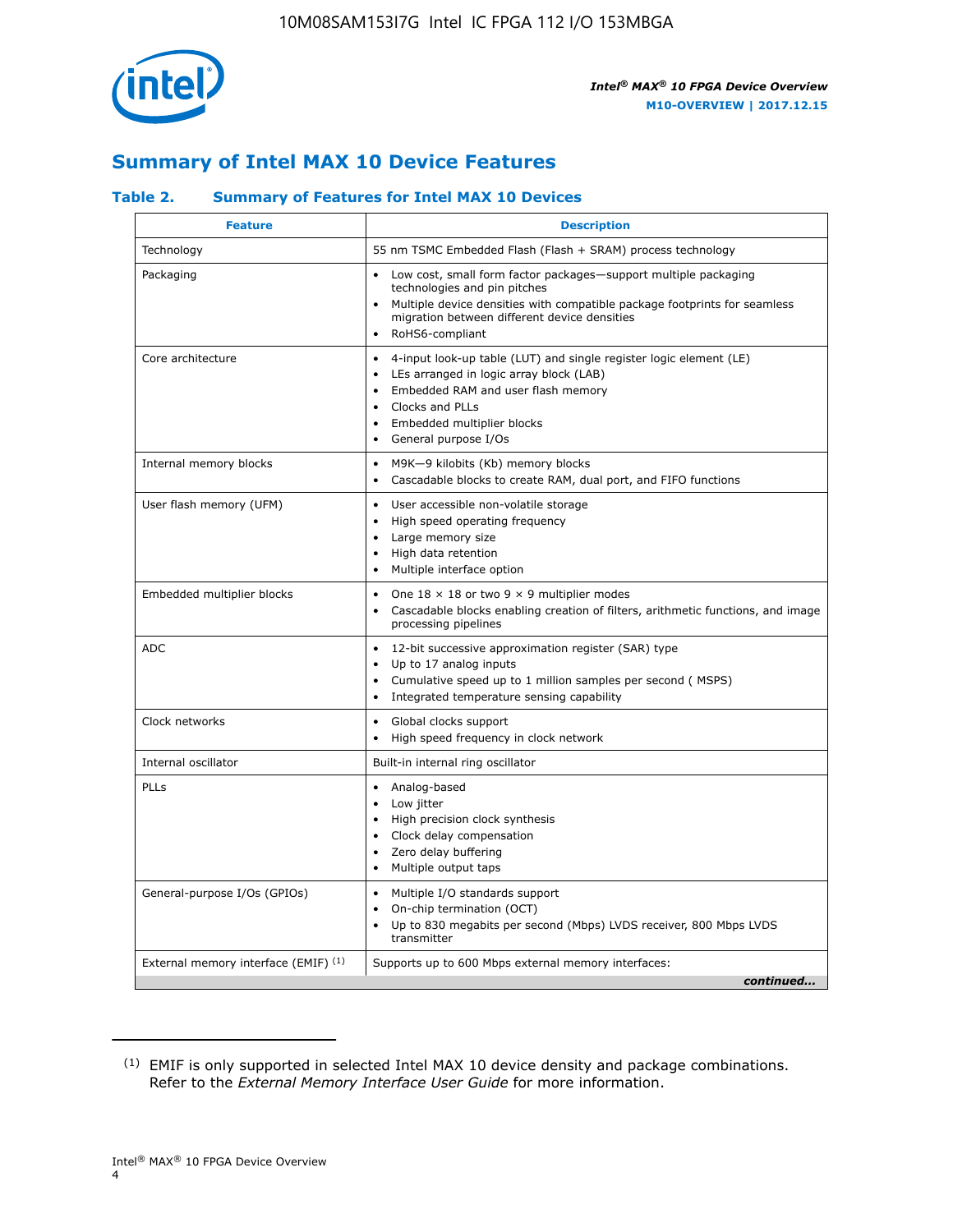

| <b>Feature</b>                | <b>Description</b>                                                                                                                                                                                                                                                                                                                                                                                                                               |  |  |  |
|-------------------------------|--------------------------------------------------------------------------------------------------------------------------------------------------------------------------------------------------------------------------------------------------------------------------------------------------------------------------------------------------------------------------------------------------------------------------------------------------|--|--|--|
|                               | DDR3, DDR3L, DDR2, LPDDR2 (on 10M16, 10M25, 10M40, and 10M50.)<br>SRAM (Hardware support only)<br><i>Note:</i> For 600 Mbps performance, -6 device speed grade is required.<br>Performance varies according to device grade (commercial, industrial, or<br>automotive) and device speed grade $(-6 \text{ or } -7)$ . Refer to the <i>Intel MAX</i><br>10 FPGA Device Datasheet or External Memory Interface Spec Estimator<br>for more details. |  |  |  |
| Configuration                 | Internal configuration<br>JTAG<br>٠<br>Advanced Encryption Standard (AES) 128-bit encryption and compression<br>options<br>Flash memory data retention of 20 years at 85 $^{\circ}$ C                                                                                                                                                                                                                                                            |  |  |  |
| Flexible power supply schemes | Single- and dual-supply device options<br>Dynamically controlled input buffer power down<br>Sleep mode for dynamic power reduction                                                                                                                                                                                                                                                                                                               |  |  |  |

# **Intel MAX 10 Device Ordering Information**

#### **Figure 1. Sample Ordering Code and Available Options for Intel MAX 10 Devices**



*Note:* The –I6 and –A6 speed grades of the Intel MAX 10 FPGA devices are not available by default in the Intel Quartus Prime software. Contact your local Intel sales representatives for support.

#### **Related Links**

#### [Intel FPGA Product Selector](http://www.altera.com/products/selector/psg-selector.html)

Provides the latest information about Intel FPGAs.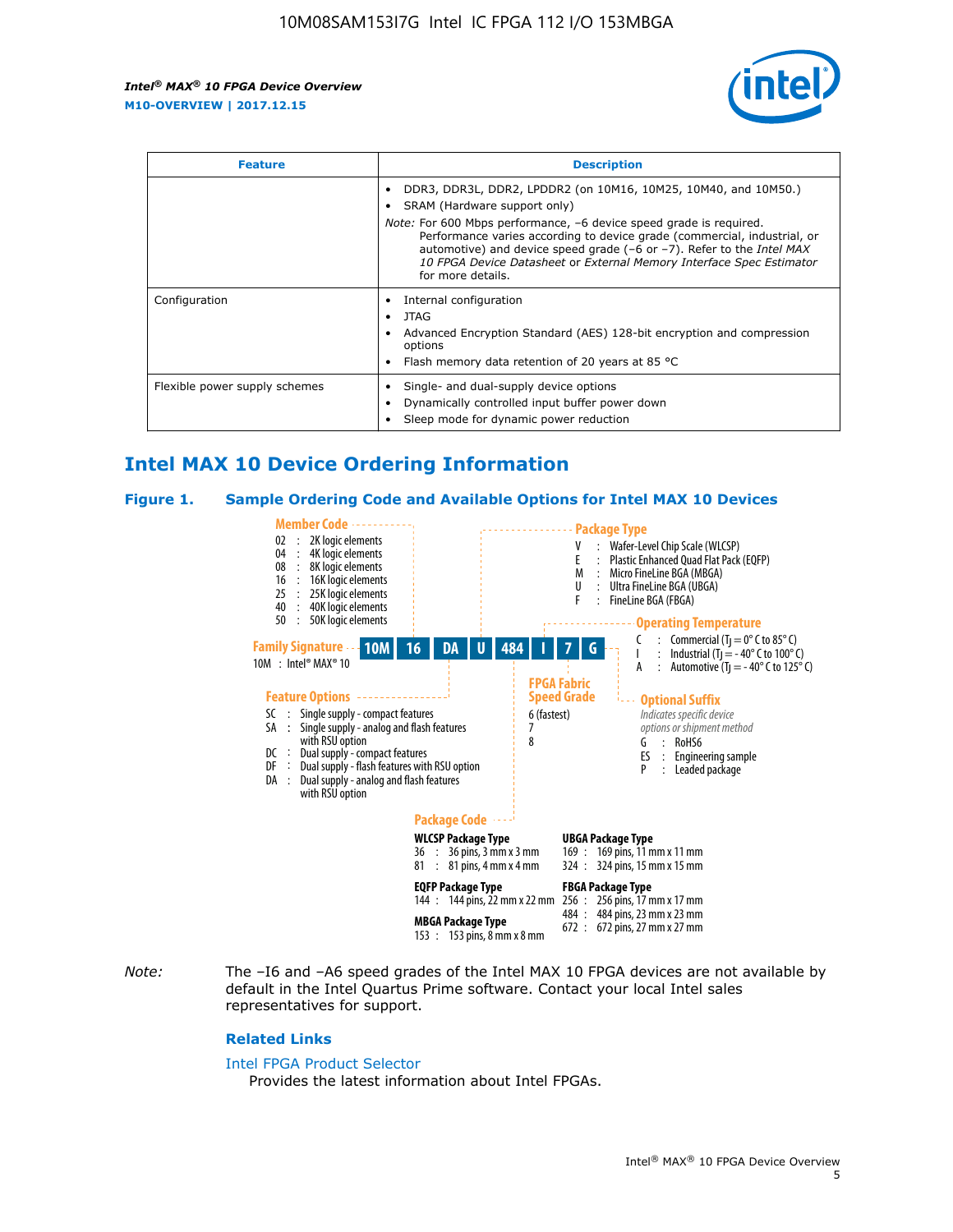

## **Intel MAX 10 Device Feature Options**

## **Table 3. Feature Options for Intel MAX 10 Devices**

| <b>Option</b> | <b>Feature</b>                                                                                                                                                                          |
|---------------|-----------------------------------------------------------------------------------------------------------------------------------------------------------------------------------------|
| Compact       | Devices with core architecture featuring single configuration image with self-configuration capability                                                                                  |
| Flash         | Devices with core architecture featuring:<br>Dual configuration image with self-configuration capability<br>Remote system upgrade capability<br>Memory initialization                   |
| Analog        | Devices with core architecture featuring:<br>Dual configuration image with self-configuration capability<br>Remote system upgrade capability<br>Memory initialization<br>Integrated ADC |

# **Intel MAX 10 Device Maximum Resources**

## **Table 4. Maximum Resource Counts for Intel MAX 10 Devices**

| <b>Resource</b>              |                            | <b>Device</b> |                |                |                |                |                |                |
|------------------------------|----------------------------|---------------|----------------|----------------|----------------|----------------|----------------|----------------|
|                              |                            | <b>10M02</b>  | 10M04          | <b>10M08</b>   | <b>10M16</b>   | <b>10M25</b>   | <b>10M40</b>   | <b>10M50</b>   |
|                              | Logic Elements (LE) (K)    | 2             | 4              | 8              | 16             | 25             | 40             | 50             |
| M9K Memory (Kb)              |                            | 108           | 189            | 378            | 549            | 675            | 1,260          | 1,638          |
|                              | User Flash Memory (Kb) (2) | 96            | 1,248          | 1,376          | 2,368          | 3,200          | 5,888          | 5,888          |
| $18 \times 18$ Multiplier    |                            | 16            | 20             | 24             | 45             | 55             | 125            | 144            |
| <b>PLL</b>                   |                            | 2             | $\overline{2}$ | $\overline{2}$ | 4              | $\overline{4}$ | 4              | $\overline{4}$ |
| GPIO                         |                            | 246           | 246            | 250            | 320            | 360            | 500            | 500            |
| <b>LVDS</b>                  | Dedicated<br>Transmitter   | 15            | 15             | 15             | 22             | 24             | 30             | 30             |
|                              | Emulated<br>Transmitter    | 114           | 114            | 116            | 151            | 171            | 241            | 241            |
|                              | Dedicated Receiver         | 114           | 114            | 116            | 151            | 171            | 241            | 241            |
| Internal Configuration Image |                            | $\mathbf{1}$  | $\overline{2}$ | $\overline{2}$ | $\overline{2}$ | 2              | $\overline{2}$ | $\overline{2}$ |
| <b>ADC</b>                   |                            |               | 1              | $\mathbf{1}$   | $\mathbf{1}$   | 2              | 2              | 2              |

<sup>(2)</sup> The maximum possible value including user flash memory and configuration flash memory. For more information, refer to [Intel MAX 10 User Flash Memory User Guide](https://www.altera.com/documentation/vgo1395753117436.html#vgo1395811844282).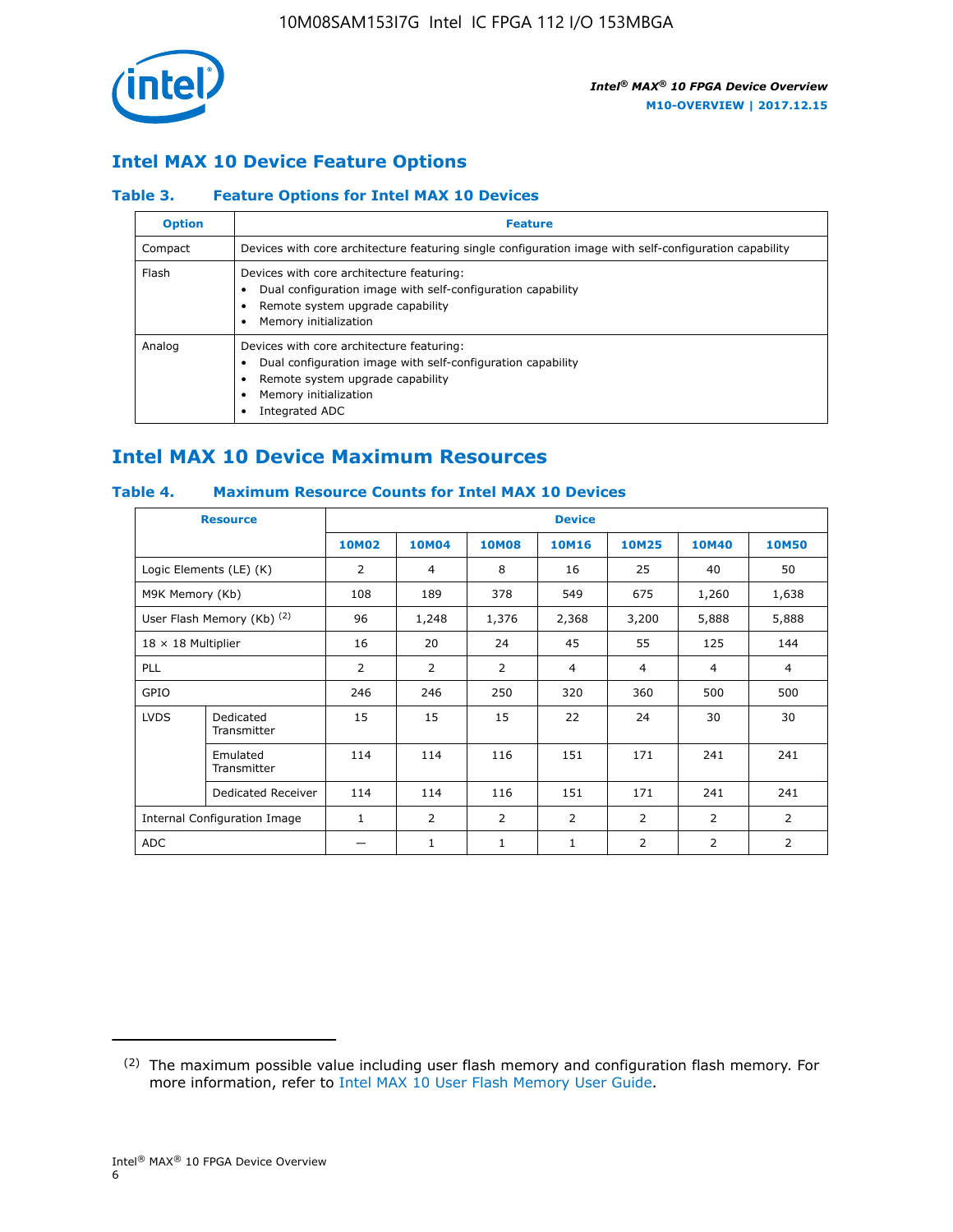

# **Intel MAX 10 Devices I/O Resources Per Package**

### **Table 5. Package Plan for Intel MAX 10 Single Power Supply Devices**

| <b>Device</b> |                   | <b>Package</b>                     |                      |                                      |                                      |  |  |  |
|---------------|-------------------|------------------------------------|----------------------|--------------------------------------|--------------------------------------|--|--|--|
|               | <b>Type</b>       | M153<br>153-pin MBGA               | U169<br>169-pin UBGA | <b>U324</b><br>324-pin UBGA          | E144<br>144-pin EQFP                 |  |  |  |
|               | <b>Size</b>       | $8 \text{ mm} \times 8 \text{ mm}$ | 11 mm $\times$ 11 mm | $15 \text{ mm} \times 15 \text{ mm}$ | $22 \text{ mm} \times 22 \text{ mm}$ |  |  |  |
|               | <b>Ball Pitch</b> | $0.5$ mm                           | $0.8$ mm             | $0.8$ mm                             | $0.5$ mm                             |  |  |  |
| 10M02         |                   | 112                                | 130                  | 246                                  | 101                                  |  |  |  |
| 10M04         |                   | 112                                | 130                  | 246                                  | 101                                  |  |  |  |
| 10M08         |                   | 112                                | 130                  | 246                                  | 101                                  |  |  |  |
| 10M16         |                   |                                    | 130                  | 246                                  | 101                                  |  |  |  |
| 10M25         |                   |                                    |                      |                                      | 101                                  |  |  |  |
| 10M40         |                   |                                    |                      |                                      | 101                                  |  |  |  |
| 10M50         |                   |                                    |                      |                                      | 101                                  |  |  |  |

## **Table 6. Package Plan for Intel MAX 10 Dual Power Supply Devices**

| <b>Device</b> |                   | <b>Package</b> |                                            |                                                                    |                         |                           |                             |  |  |
|---------------|-------------------|----------------|--------------------------------------------|--------------------------------------------------------------------|-------------------------|---------------------------|-----------------------------|--|--|
|               | <b>Type</b>       | <b>V36</b>     | <b>V81</b>                                 | <b>U324</b><br>36-pin WLCSP 81-pin WLCSP 324-pin UBGA 256-pin FBGA | <b>F256</b>             | F484<br>484-pin FBGA      | <b>F672</b><br>672-pin FBGA |  |  |
|               | <b>Size</b>       |                | $3$ mm $\times$ 3 mm $ 4$ mm $\times$ 4 mm | $15$ mm $\times$ 15<br>mm                                          | 17 mm $\times$ 17<br>mm | $23$ mm $\times$ 23<br>mm | $27$ mm $\times$ 27<br>mm   |  |  |
|               | <b>Ball Pitch</b> | $0.4$ mm       | $0.4$ mm                                   | $0.8$ mm                                                           | 1.0 <sub>mm</sub>       | 1.0 <sub>mm</sub>         | 1.0 <sub>mm</sub>           |  |  |
| 10M02         |                   | 27             |                                            | 160                                                                |                         |                           |                             |  |  |
| 10M04         |                   |                |                                            | 246                                                                | 178                     |                           |                             |  |  |
| 10M08         |                   |                | 56                                         | 246                                                                | 178                     | 250                       |                             |  |  |
| 10M16         |                   |                |                                            | 246                                                                | 178                     | 320                       |                             |  |  |
| 10M25         |                   |                |                                            |                                                                    | 178                     | 360                       |                             |  |  |
| 10M40         |                   |                |                                            |                                                                    | 178                     | 360                       | 500                         |  |  |
| 10M50         |                   |                |                                            |                                                                    | 178                     | 360                       | 500                         |  |  |

## **Related Links**

- [Intel MAX 10 General Purpose I/O User Guide](https://www.altera.com/documentation/sam1393999966669.html#sam1394000084476)
- [Intel MAX 10 High-Speed LVDS I/O User Guide](https://www.altera.com/documentation/sam1394433606063.html#sam1394433911642)

# **Intel MAX 10 Vertical Migration Support**

Vertical migration supports the migration of your design to other Intel MAX 10 devices of different densities in the same package with similar I/O and ADC resources.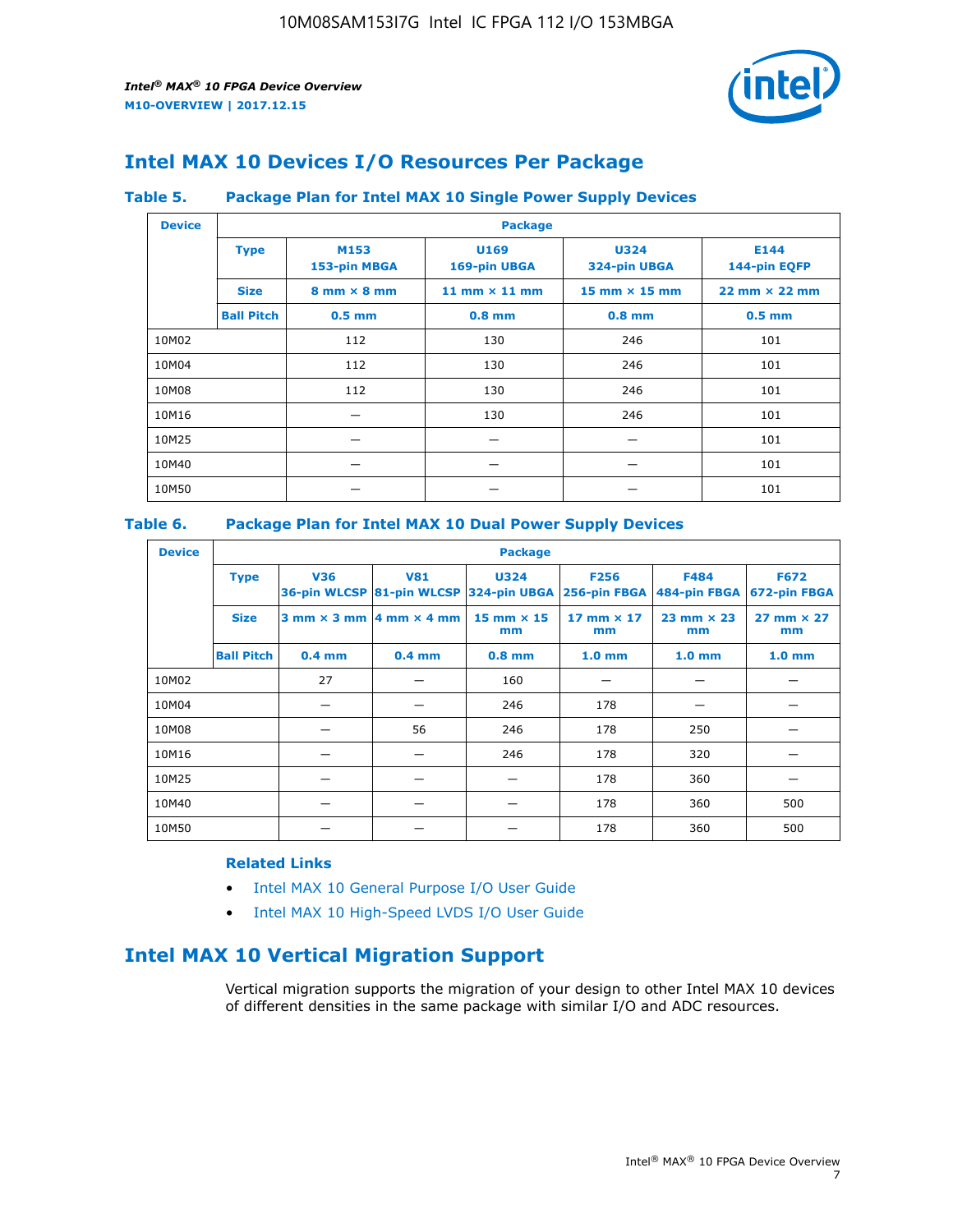

## **Intel MAX 10 I/O Vertical Migration Support**

#### **Figure 2. Migration Capability Across Intel MAX 10 Devices**

- The arrows indicate the migration paths. The devices included in each vertical migration path are shaded. Non-migratable devices are omitted. Some packages have several migration paths. Devices with lesser I/O resources in the same path have lighter shades.
- To achieve the full I/O migration across product lines in the same migration path, restrict I/Os usage to match the product line with the lowest I/O count.

|               | Package                          |            |      |      |             |      |                                    |      |      |  |
|---------------|----------------------------------|------------|------|------|-------------|------|------------------------------------|------|------|--|
| <b>Device</b> | <b>V36</b>                       | <b>V81</b> | M153 | U169 | <b>U324</b> | F256 | E144                               | F484 | F672 |  |
| 10M02         |                                  |            |      |      | 7           |      |                                    |      |      |  |
| 10M04         |                                  |            |      |      |             |      |                                    |      |      |  |
| 10M08         |                                  |            |      |      |             |      |                                    |      |      |  |
| 10M16         |                                  |            |      |      |             |      |                                    |      |      |  |
| 10M25         |                                  |            |      |      |             |      |                                    |      |      |  |
| 10M40         |                                  |            |      |      |             |      |                                    |      |      |  |
| 10M50         |                                  |            |      |      |             |      |                                    |      |      |  |
|               | <b>Dual Power Supply Devices</b> |            |      |      |             |      | <b>Single Power Supply Devices</b> |      |      |  |

*Note:* To verify the pin migration compatibility, use the Pin Migration View window in the Intel Quartus Prime software Pin Planner.

## **Intel MAX 10 ADC Vertical Migration Support**

#### **Figure 3. ADC Vertical Migration Across Intel MAX 10 Devices**

The arrows indicate the ADC migration paths. The devices included in each vertical migration path are shaded.

|                                                                                                                                                                                                                         | Package          |      |      |                  |      |             |      |  |
|-------------------------------------------------------------------------------------------------------------------------------------------------------------------------------------------------------------------------|------------------|------|------|------------------|------|-------------|------|--|
| <b>Device</b>                                                                                                                                                                                                           | M <sub>153</sub> | U169 | U324 | F <sub>256</sub> | E144 | <b>F484</b> | F672 |  |
| 10M04                                                                                                                                                                                                                   |                  |      |      |                  |      |             |      |  |
| 10M08                                                                                                                                                                                                                   |                  |      |      |                  |      |             |      |  |
| 10M16                                                                                                                                                                                                                   |                  |      |      |                  |      |             |      |  |
| 10M25                                                                                                                                                                                                                   |                  |      |      |                  |      |             |      |  |
| 10M40                                                                                                                                                                                                                   |                  |      |      |                  |      |             |      |  |
| 10M50                                                                                                                                                                                                                   |                  |      |      |                  |      |             |      |  |
| <b>Dual ADC Device:</b> Each ADC (ADC1 and ADC2) supports 1 dedicated analog input pin and 8 dual function pins.<br>Single ADC Device: Single ADC that supports 1 dedicated analog input pin and 16 dual function pins. |                  |      |      |                  |      |             |      |  |

**Single ADC Device:** Single ADC that supports 1 dedicated analog input pin and 8 dual function pins.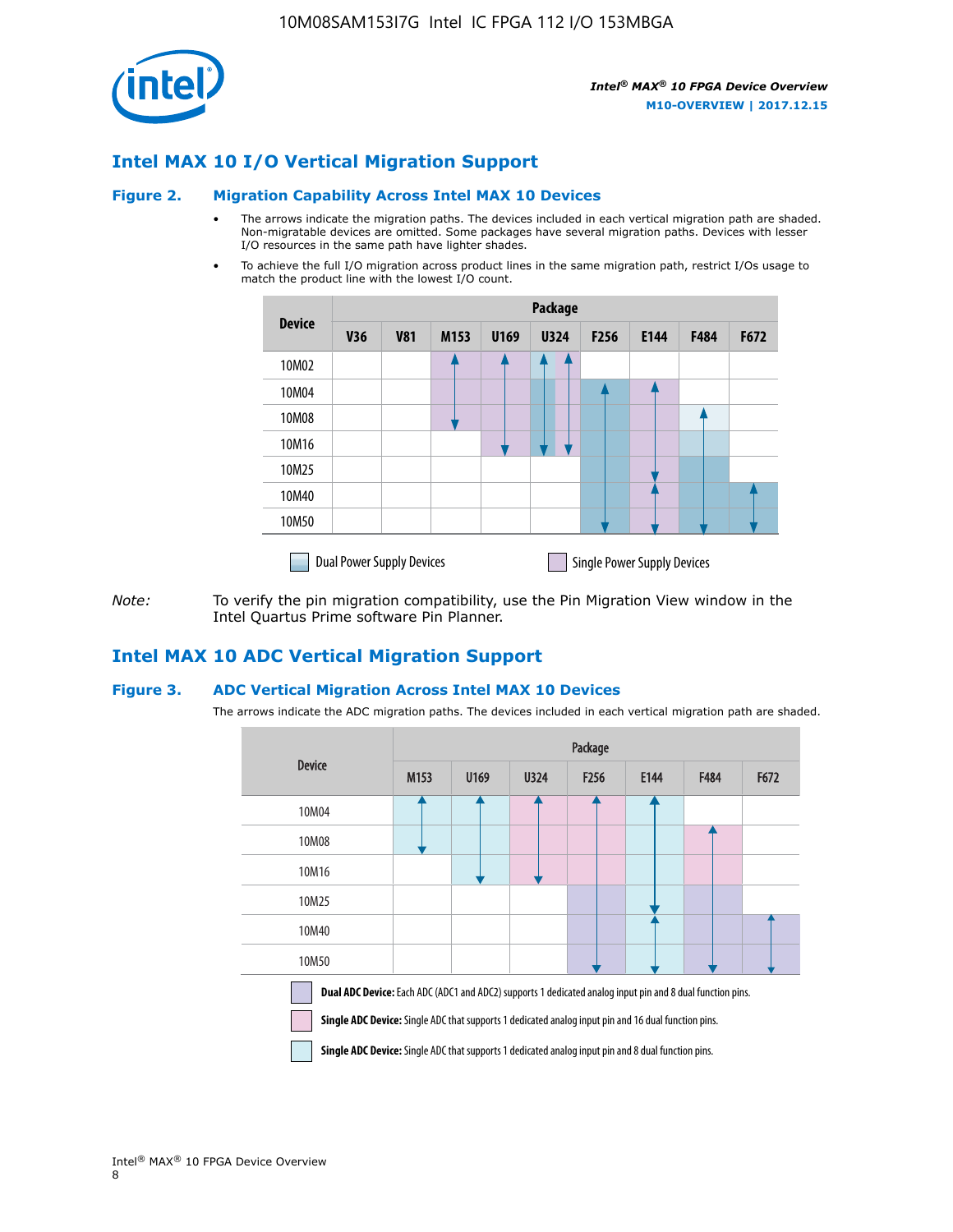

## **Table 7. Pin Migration Conditions for ADC Migration**

| <b>Source</b>     | <b>Target</b>     | <b>Migratable Pins</b>                                                                                            |
|-------------------|-------------------|-------------------------------------------------------------------------------------------------------------------|
| Single ADC device | Single ADC device | You can migrate all ADC input pins                                                                                |
| Dual ADC device   | Dual ADC device   |                                                                                                                   |
| Single ADC device | Dual ADC device   | One dedicated analog input pin.                                                                                   |
| Dual ADC device   | Single ADC device | Eight dual function pins from the ADC1 block of the<br>٠<br>source device to the ADC1 block of the target device. |

# **Logic Elements and Logic Array Blocks**

The LAB consists of 16 logic elements (LE) and a LAB-wide control block. An LE is the smallest unit of logic in the Intel MAX 10 device architecture. Each LE has four inputs, a four-input look-up table (LUT), a register, and output logic. The four-input LUT is a function generator that can implement any function with four variables.

#### **Figure 4. Intel MAX 10 Device Family LEs**



## **Analog-to-Digital Converter**

Intel MAX 10 devices feature up to two ADCs. You can use the ADCs to monitor many different signals, including on-chip temperature.

#### **Table 8. ADC Features**

| <b>Feature</b>             | <b>Description</b>                                                                                                                                                                                  |
|----------------------------|-----------------------------------------------------------------------------------------------------------------------------------------------------------------------------------------------------|
| 12-bit resolution          | Translates analog signal to digital data for information processing, computing,<br>data transmission, and control systems<br>Provides a 12-bit digital representation of the observed analog signal |
| Up to 1 MSPS sampling rate | Monitors single-ended external inputs with a cumulative sampling rate of 25<br>kilosamples per second to 1 MSPS in normal mode                                                                      |
|                            |                                                                                                                                                                                                     |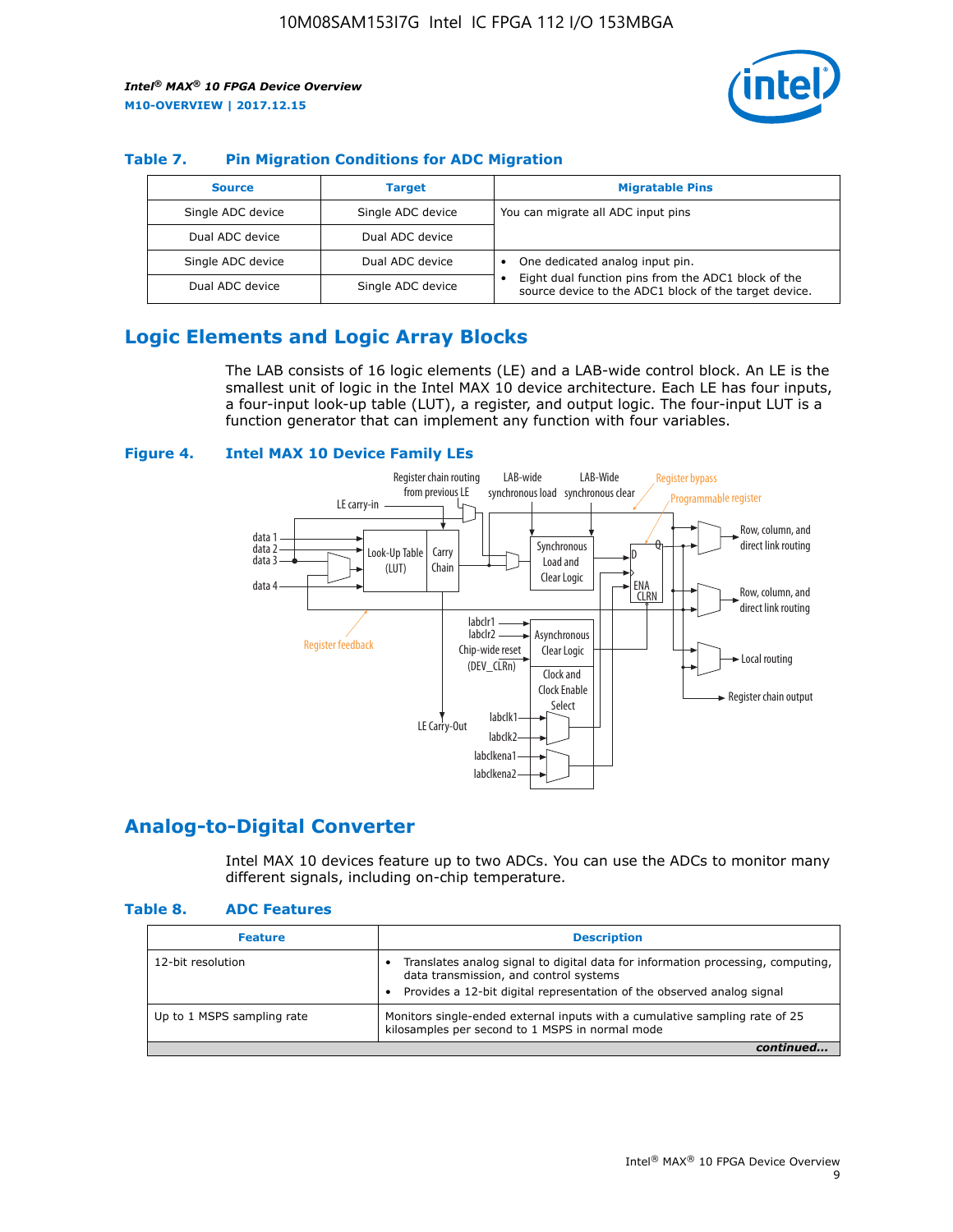

| <b>Feature</b>                                                  | <b>Description</b>                                                                                                                         |
|-----------------------------------------------------------------|--------------------------------------------------------------------------------------------------------------------------------------------|
| Up to 17 single-ended external inputs<br>for single ADC devices | One dedicated analog and 16 dual function input pins                                                                                       |
| Up to 18 single-ended external inputs<br>for dual ADC devices   | One dedicated analog and eight dual-function input pins in each ADC block<br>٠<br>Simultaneous measurement capability for dual ADC devices |
| On-chip temperature sensor                                      | Monitors external temperature data input with a sampling rate of up to 50<br>kilosamples per second                                        |

# **User Flash Memory**

The user flash memory (UFM) block in Intel MAX 10 devices stores non-volatile information.

UFM provides an ideal storage solution that you can access using Avalon Memory-Mapped (Avalon-MM) slave interface protocol.

#### **Table 9. UFM Features**

| <b>Features</b>     | <b>Capacity</b>                                                             |
|---------------------|-----------------------------------------------------------------------------|
| Endurance           | Counts to at least 10,000 program/erase cycles                              |
| Data retention      | 20 years at 85 $^{\circ}$ C<br>٠<br>10 years at 100 °C<br>$\bullet$         |
| Operating frequency | Maximum 116 MHz for parallel interface and 7.25 MHz for<br>serial interface |
| Data length         | Stores data up to 32 bits length in parallel                                |

# **Embedded Multipliers and Digital Signal Processing Support**

Intel MAX 10 devices support up to 144 embedded multiplier blocks. Each block supports one individual  $18 \times 18$ -bit multiplier or two individual  $9 \times 9$ -bit multipliers.

With the combination of on-chip resources and external interfaces in Intel MAX 10 devices, you can build DSP systems with high performance, low system cost, and low power consumption.

You can use the Intel MAX 10 device on its own or as a DSP device co-processor to improve price-to-performance ratios of DSP systems.

You can control the operation of the embedded multiplier blocks using the following options:

- Parameterize the relevant IP cores with the Intel Quartus Prime parameter editor
- Infer the multipliers directly with VHDL or Verilog HDL

System design features provided for Intel MAX 10 devices: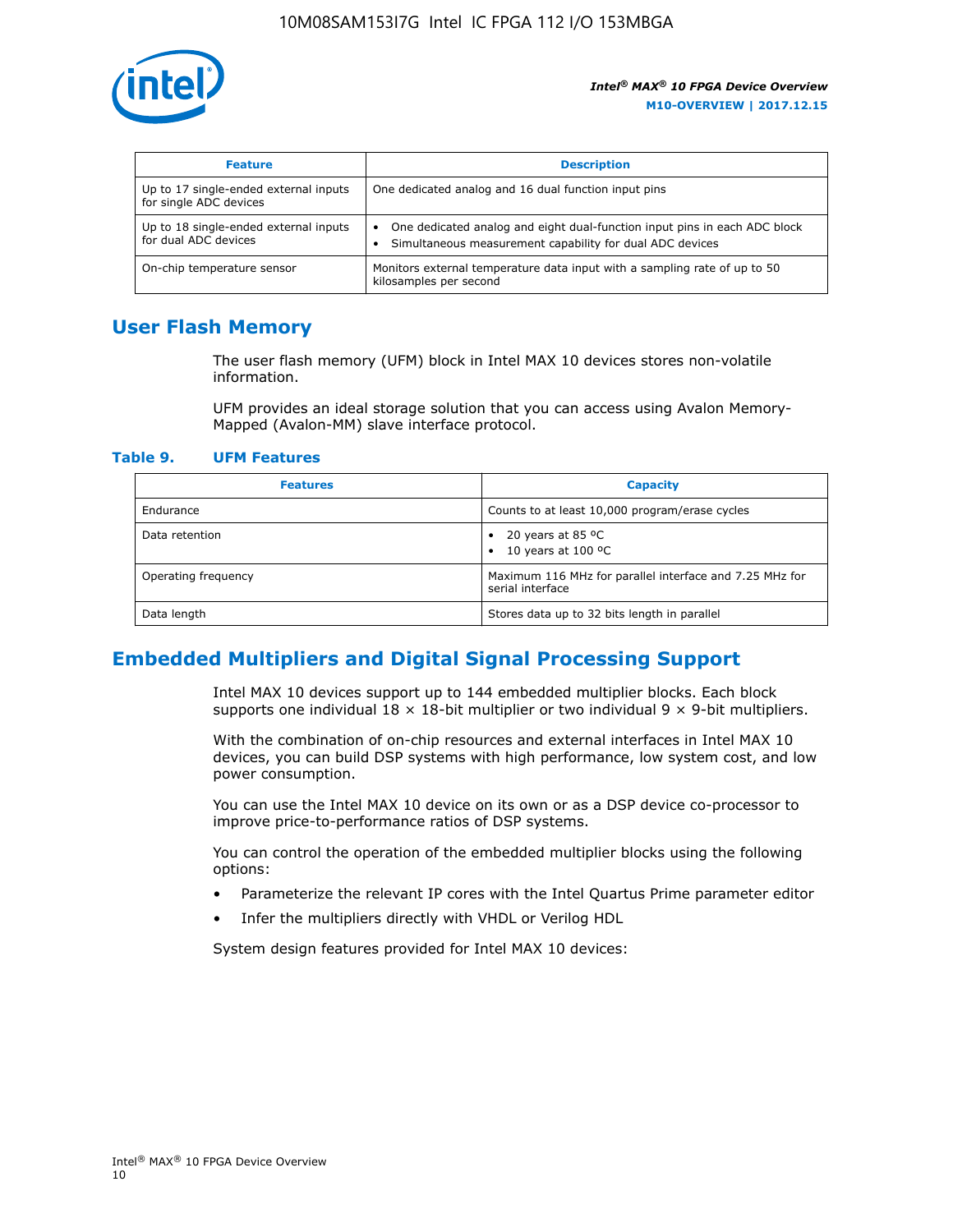

- DSP IP cores:
	- Common DSP processing functions such as finite impulse response (FIR), fast Fourier transform (FFT), and numerically controlled oscillator (NCO) functions
	- Suites of common video and image processing functions
- Complete reference designs for end-market applications
- DSP Builder for Intel FPGAs interface tool between the Intel Quartus Prime software and the MathWorks Simulink and MATLAB design environments
- DSP development kits

## **Embedded Memory Blocks**

The embedded memory structure consists of M9K memory blocks columns. Each M9K memory block of a Intel MAX 10 device provides 9 Kb of on-chip memory capable of operating at up to 284 MHz. The embedded memory structure consists of M9K memory blocks columns. Each M9K memory block of a Intel MAX 10 device provides 9 Kb of on-chip memory. You can cascade the memory blocks to form wider or deeper logic structures.

You can configure the M9K memory blocks as RAM, FIFO buffers, or ROM.

The Intel MAX 10 device memory blocks are optimized for applications such as high throughput packet processing, embedded processor program, and embedded data storage.

| <b>Operation Modes</b> | <b>Port Widths</b>                                                            |
|------------------------|-------------------------------------------------------------------------------|
| Single port            | $x1, x2, x4, x8, x9, x16, x18, x32, and x36$                                  |
| Simple dual port       | $x1, x2, x4, x8, x9, x16, x18, x32, and x36$                                  |
| True dual port         | $\times1, \times2, \times4, \times8, \times9, \times16, \text{and } \times18$ |

#### **Table 10. M9K Operation Modes and Port Widths**

# **Clocking and PLL**

Intel MAX 10 devices offer the following resources: global clock (GCLK) networks and phase-locked loops (PLLs) with a 116-MHz built-in oscillator.

Intel MAX 10 devices support up to 20 global clock (GCLK) networks with operating frequency up to 450 MHz. The GCLK networks have high drive strength and low skew.

The PLLs provide robust clock management and synthesis for device clock management, external system clock management, and I/O interface clocking. The high precision and low jitter PLLs offers the following features:

- Reduction in the number of oscillators required on the board
- Reduction in the device clock pins through multiple clock frequency synthesis from a single reference clock source
- Frequency synthesis
- On-chip clock de-skew
- Jitter attenuation
- Dynamic phase-shift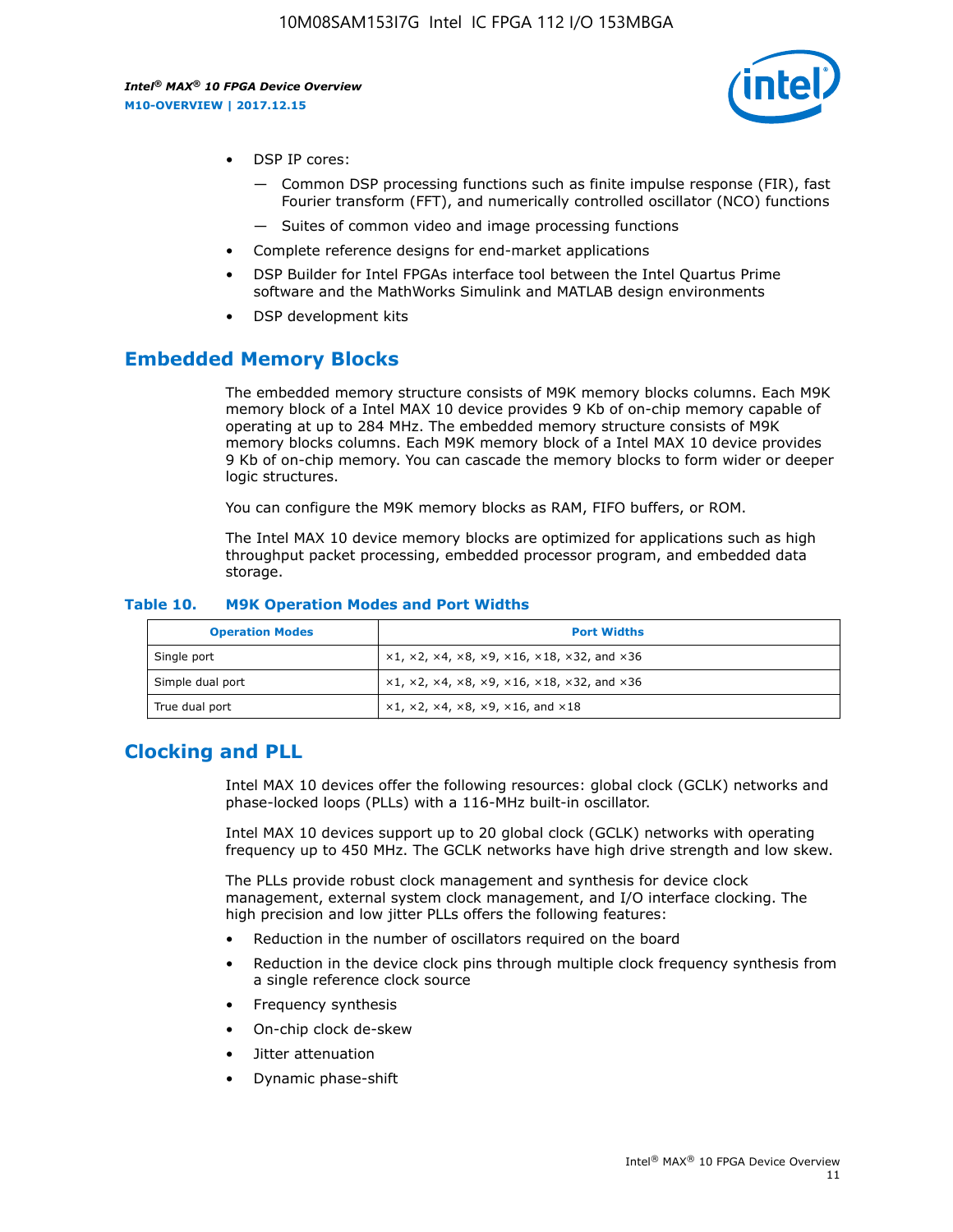

- Zero delay buffer
- Counter reconfiguration
- Bandwidth reconfiguration
- Programmable output duty cycle
- PLL cascading
- Reference clock switchover
- Driving of the ADC block

# **FPGA General Purpose I/O**

The Intel MAX 10 I/O buffers support a range of programmable features.

These features increase the flexibility of I/O utilization and provide an alternative to reduce the usage of external discrete components such as a pull-up resistor and a PCI clamp diode.

# **External Memory Interface**

Dual-supply Intel MAX 10 devices feature external memory interfaces solution that uses the I/O elements on the right side of the devices together with the UniPHY IP.

With this solution, you can create external memory interfaces to 16-bit SDRAM components with error correction coding (ECC).

*Note:* The external memory interface feature is available only for dual-supply Intel MAX 10 devices.

#### **Table 11. External Memory Interface Performance**

| <b>External Memory</b><br>Interface $(3)$ | <b>I/O Standard</b> | <b>Maximum Width</b> | <b>Maximum Frequency (MHz)</b> |
|-------------------------------------------|---------------------|----------------------|--------------------------------|
| <b>DDR3 SDRAM</b>                         | SSTL-15             | 16 bit $+8$ bit ECC  | 303                            |
| <b>DDR3L SDRAM</b>                        | SSTL-135            | 16 bit $+8$ bit ECC  | 303                            |
| <b>DDR2 SDRAM</b>                         | SSTL-18             | 16 bit $+8$ bit ECC  | 200                            |
| LPDDR2 SDRAM                              | $H$ SUL-12          | 16 bit without ECC   | 200(4)                         |

### **Related Links**

[External Memory Interface Spec Estimator](http://www.altera.com/technology/memory/estimator/mem-emif-index.html)

Provides a parametric tool that allows you to find and compare the performance of the supported external memory interfaces in Intel FPGAs.

 $(3)$  The device hardware supports SRAM. Use your own design to interface with SRAM devices.

 $(4)$  To achieve the specified performance, constrain the memory device I/O and core power supply variation to within ±3%. By default, the frequency is 167 MHz.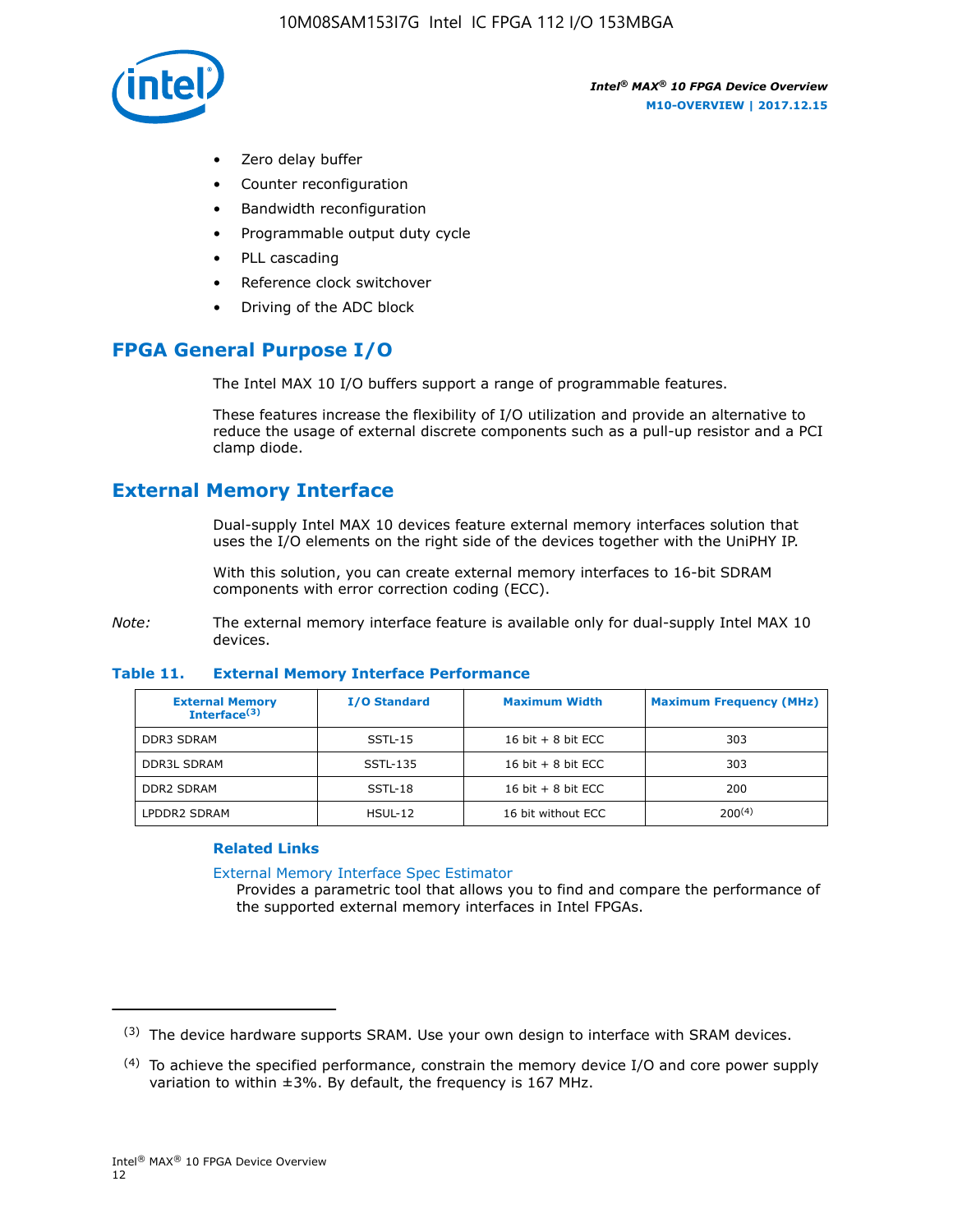

# **Configuration**

## **Table 12. Configuration Features**

| <b>Feature</b>                    | <b>Description</b>                                                                                                                                                                       |
|-----------------------------------|------------------------------------------------------------------------------------------------------------------------------------------------------------------------------------------|
| Dual configuration                | Stores two configuration images in the configuration flash memory (CFM)<br>Selects the first configuration image to load using the CONFIG SEL pin                                        |
| Design security                   | Supports 128-bit key with non-volatile key programming<br>Limits access of the JTAG instruction during power-up in the JTAG secure mode<br>Unique device ID for each Intel MAX 10 device |
| <b>SEU Mitigation</b>             | Auto-detects cyclic redundancy check (CRC) errors during configuration<br>Provides optional CRC error detection and identification in user mode                                          |
| Dual-purpose configuration<br>pin | Functions as configuration pins prior to user mode<br>Provides options to be used as configuration pin or user I/O pin in user mode                                                      |
| Configuration data<br>compression | Decompresses the compressed configuration bitstream data in real-time during<br>configuration<br>Reduces the size of configuration image stored in the CFM                               |
| Instant-on                        | Provides the fastest power-up mode for Intel MAX 10 devices.                                                                                                                             |

## **Table 13. Configuration Schemes for Intel MAX 10 Devices**

| <b>Configuration Scheme</b>   | <b>Compression</b>       | <b>Encryption</b> | <b>Dual Image</b><br><b>Configuration</b> | <b>Data Width</b> |
|-------------------------------|--------------------------|-------------------|-------------------------------------------|-------------------|
| <b>Internal Configuration</b> | Yes                      | Yes               | Yes                                       |                   |
| <b>JTAG</b>                   | $\overline{\phantom{a}}$ |                   | -                                         |                   |

## **Power Management**

## **Table 14. Power Options**

| <b>Power Options</b>                  | <b>Advantage</b>                                                                                                                   |  |
|---------------------------------------|------------------------------------------------------------------------------------------------------------------------------------|--|
| Single-supply device                  | Saves board space and costs.                                                                                                       |  |
| Dual-supply device                    | Consumes less power<br>Offers higher performance                                                                                   |  |
| Power management<br>controller scheme | Reduces dynamic power consumption when certain applications are in standby mode<br>Provides a fast wake-up time of less than 1 ms. |  |

# **Document Revision History for Intel MAX 10 FPGA Device Overview**

| <b>Date</b>   | <b>Version</b> | <b>Changes</b>                                                                                                                                                                                                                       |
|---------------|----------------|--------------------------------------------------------------------------------------------------------------------------------------------------------------------------------------------------------------------------------------|
| December 2017 | 2017.12.15     | Added the U324 package for the Intel MAX 10 single power supply<br>devices.<br>Updated the 10M02 GPIO and LVDS count in the Maximum Resource<br>Counts for Intel MAX 10 Devices table.<br>Updated the I/O vertical migration figure. |
| February 2017 | 2017.02.21     | Rebranded as Intel.                                                                                                                                                                                                                  |
|               |                |                                                                                                                                                                                                                                      |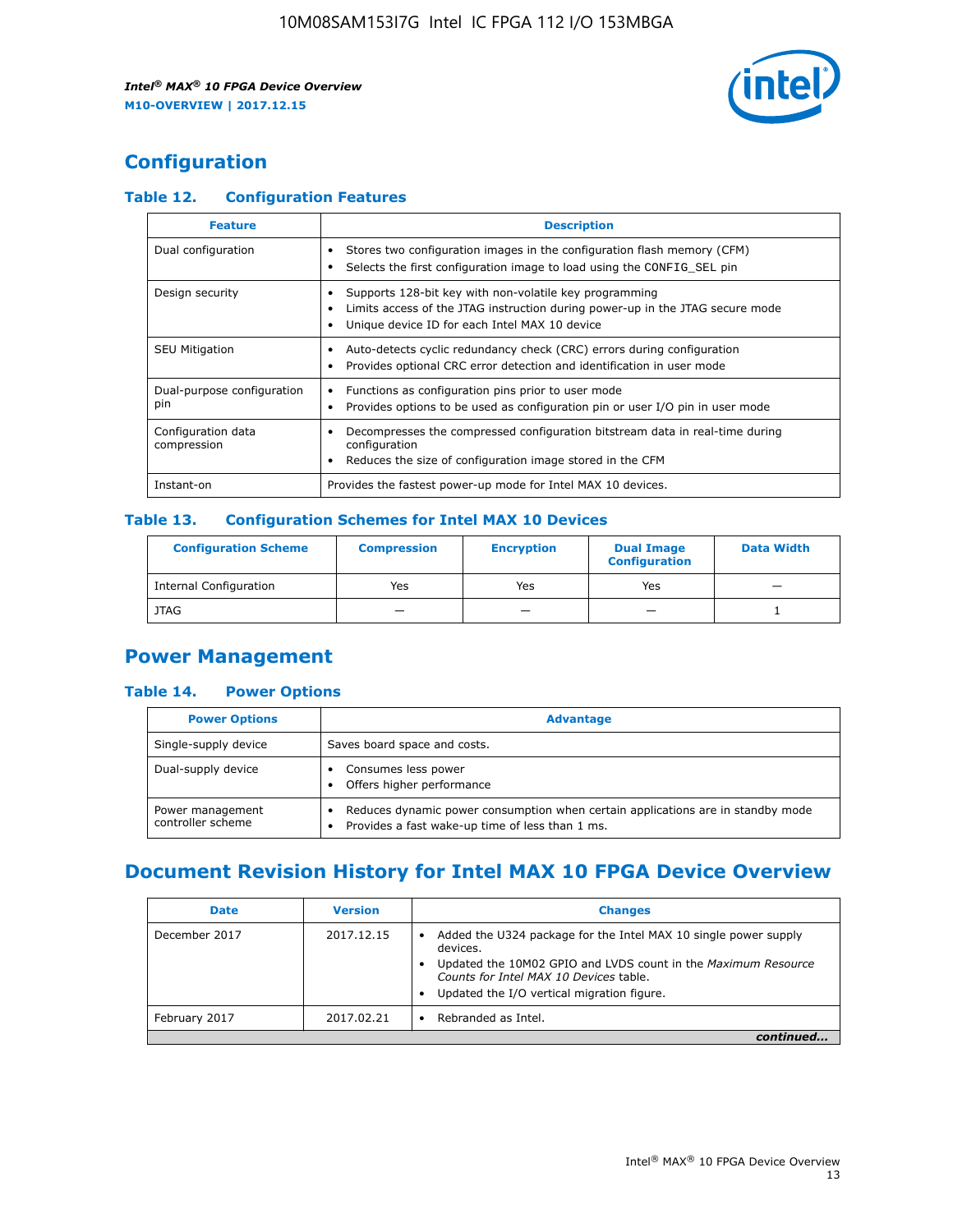

| <b>Date</b>    | <b>Version</b> | <b>Changes</b>                                                                                                                                                                                                                                                                                                                                                                                                                                                                                                                                                                                                                                                                                                                                                                                                                                                                                                                                                                                                                                                                                                                                                                     |
|----------------|----------------|------------------------------------------------------------------------------------------------------------------------------------------------------------------------------------------------------------------------------------------------------------------------------------------------------------------------------------------------------------------------------------------------------------------------------------------------------------------------------------------------------------------------------------------------------------------------------------------------------------------------------------------------------------------------------------------------------------------------------------------------------------------------------------------------------------------------------------------------------------------------------------------------------------------------------------------------------------------------------------------------------------------------------------------------------------------------------------------------------------------------------------------------------------------------------------|
| December 2016  | 2016.12.20     | • Updated EMIF information in the Summary of Features for Intel MAX 10<br>Devices table. EMIF is only supported in selected Intel MAX 10 device<br>density and package combinations, and for 600 Mbps performance, -6<br>device speed grade is required.<br>Updated the device ordering information to include P for leaded<br>$\bullet$<br>package.                                                                                                                                                                                                                                                                                                                                                                                                                                                                                                                                                                                                                                                                                                                                                                                                                               |
| May 2016       | 2016.05.02     | Removed all preliminary marks.<br>Update the ADC sampling rate description. The ADC feature monitors<br>$\bullet$<br>single-ended external inputs with a cumulative sampling rate of 25<br>kilosamples per second to 1 MSPS in normal mode.                                                                                                                                                                                                                                                                                                                                                                                                                                                                                                                                                                                                                                                                                                                                                                                                                                                                                                                                        |
| November 2015  | 2015.11.02     | Removed SF feature from the device ordering information figure.<br>$\bullet$<br>Changed instances of Quartus II to Intel Quartus Prime.<br>$\bullet$                                                                                                                                                                                                                                                                                                                                                                                                                                                                                                                                                                                                                                                                                                                                                                                                                                                                                                                                                                                                                               |
| May 2015       | 2015.05.04     | Added clearer descriptions for the feature options listed in the device<br>$\bullet$<br>ordering information figure.<br>Updated the maximum dedicated LVDS transmitter count of 10M02<br>$\bullet$<br>device from 10 to 9.<br>• Removed the F672 package of the Intel MAX 10 10M25 device :<br>- Updated the devices I/O resources per package.<br>- Updated the I/O vertical migration support.<br>- Updated the ADC vertical migration support.<br>Updated the maximum resources for 10M25 device:<br>- Maximum GPIO from 380 to 360.<br>- Maximum dedicated LVDS transmitter from 26 to 24.<br>- Maximum emulated LVDS transmitter from 181 to 171.<br>- Maximum dedicated LVDS receiver from 181 to 171.<br>Added ADC information for the E144 package of the 10M04 device.<br>$\bullet$<br>Updated the ADC vertical migration diagram to clarify that there are<br>$\bullet$<br>single ADC devices with eight and 16 dual function pins.<br>Removed the note about contacting Altera for DDR3, DDR3L, DDR2,<br>$\bullet$<br>and LPDDR2 external memory interface support. The Intel Quartus<br>Prime software supports these external memory interfaces from version<br>15.0. |
| December 2014  | 2014.12.15     | $\bullet$<br>Changed terms:<br>- "dual image" to "dual configuration image"<br>- "dual-image configuration" to dual configuration"<br>• Added memory initialization feature for Flash and Analog devices.<br>• Added maximum data retention capacity of up to 20 years for UFM<br>feature.<br>Added maximum operating frequency of 7.25 MHz for serial interface<br>$\bullet$<br>for UFM feature.                                                                                                                                                                                                                                                                                                                                                                                                                                                                                                                                                                                                                                                                                                                                                                                  |
| September 2014 | 2014.09.22     | Initial release.                                                                                                                                                                                                                                                                                                                                                                                                                                                                                                                                                                                                                                                                                                                                                                                                                                                                                                                                                                                                                                                                                                                                                                   |